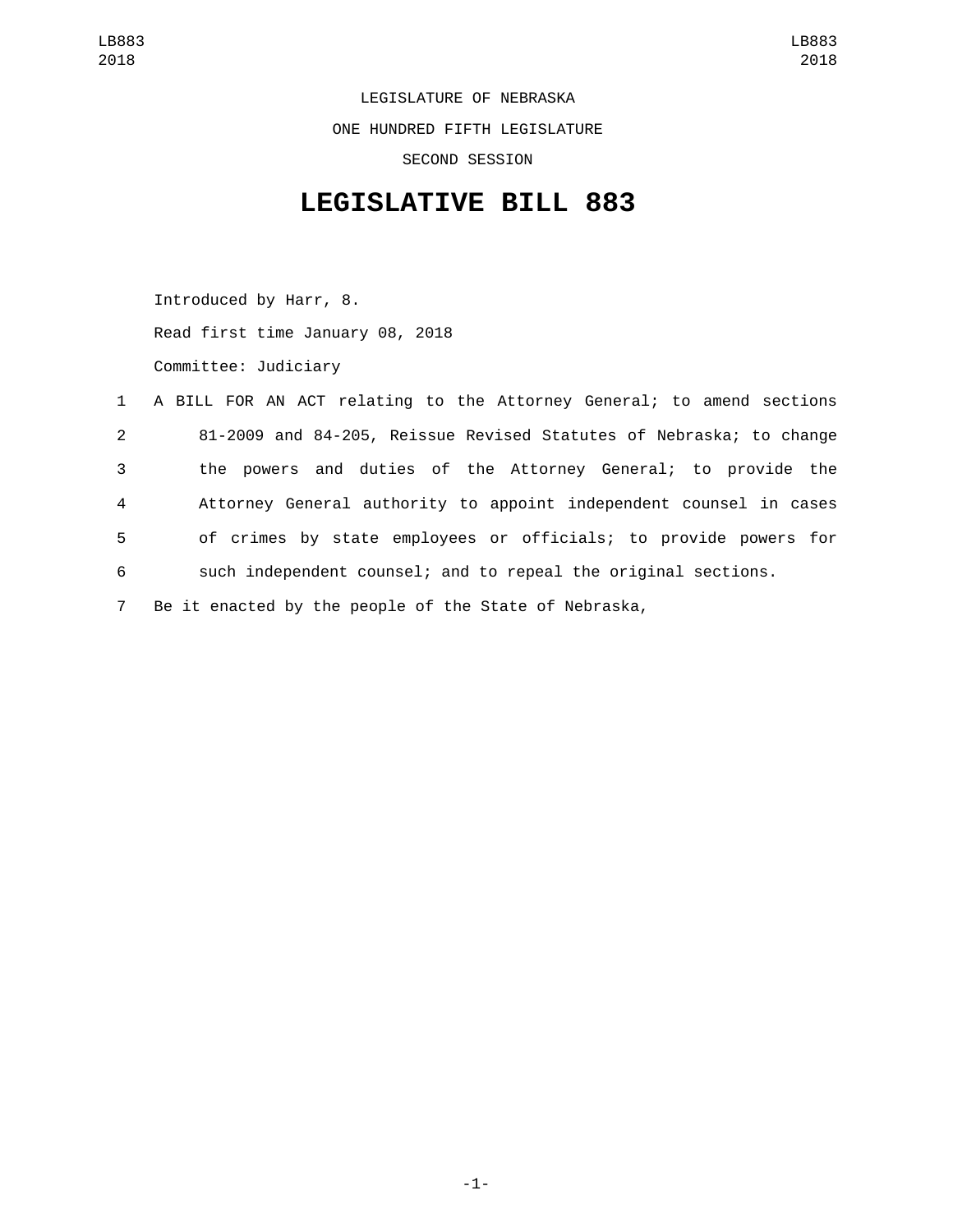| 1              | In the case of a state official or employee who is<br>Section 1.          |
|----------------|---------------------------------------------------------------------------|
| $\overline{2}$ | suspected of committing a crime or when the Attorney General has an       |
| 3              | actual or perceived personal or ethical conflict in the prosecution of an |
| 4              | alleged crime, the Attorney General may request the appointment of        |
| 5              | independent counsel to appear for and investigate and prosecute such      |
| 6              | action. The request shall be made to the district court in any county     |
| $\overline{7}$ | where the crime was alleged to have been committed. The independent       |
| 8              | counsel shall have the same powers and prerogatives as the Attorney       |
| 9              | General and in each of the several counties as a county attorney. The     |
| 10             | independent counsel is authorized to employ such assistance and incur     |
| 11             | such expenses as shall be necessary in any such action. Such expenses     |
| 12             | shall be paid from the budget of the Attorney General. The independent    |
| 13             | counsel shall be independent of and not act under the authority or        |
| 14             | direction of the Attorney General.                                        |

 Sec. 2. Section 81-2009, Reissue Revised Statutes of Nebraska, is 16 amended to read:

 81-2009 (1) The Attorney General, or a member of his staff, or a 18 practicing attorney designated by the Attorney General:

 (a) Shall , shall defend all civil and criminal actions instituted against the superintendent or any subordinate officer or employee of the 21 Nebraska State Patrol arising from an alleged act or omission in the 22 course and scope of his or her their employment, subject to section 23  $81 - 8,239.06$ ; and  $\overline{z}$ 

 (b) May defend any criminal action instituted against the superintendent or any subordinate officer or employee of the Nebraska State Patrol arising from an alleged act or omission in the course and 27 scope of his or her employment.

 (2) The superintendent shall provide not less than three agency legal counsels stationed with the Nebraska State Patrol to assist county attorneys in the preparation of cases involving drug abuse and to advise 31 the patrol on all legal matters.

-2-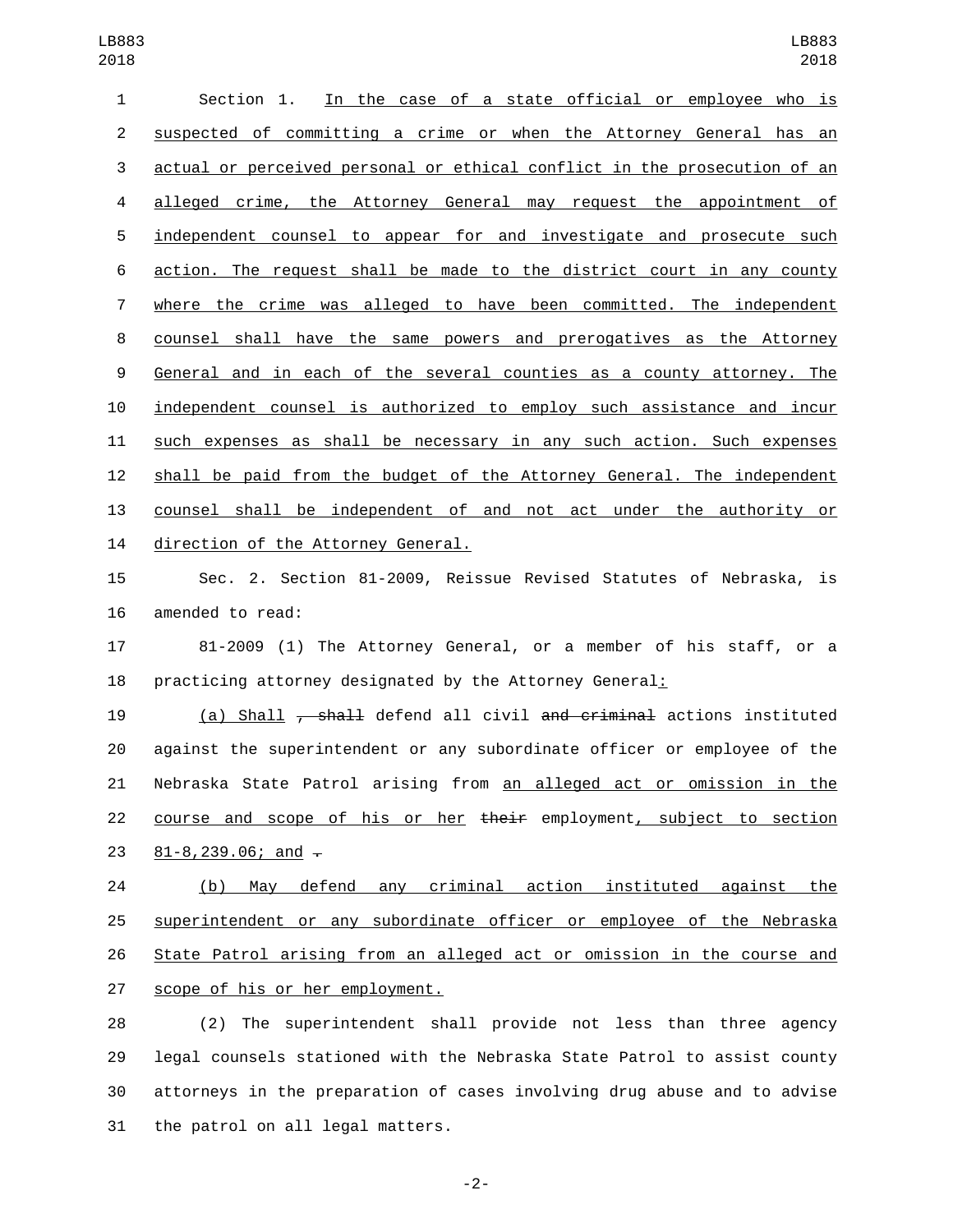Sec. 3. Section 84-205, Reissue Revised Statutes of Nebraska, is 2 amended to read:

84-205 The duties of the Attorney General shall be:

(1) To appear and defend actions and claims against the state;

 (2) To investigate, commence, and prosecute any and all actions resulting from violations of sections 32-1401 to 32-1417;

 (3) To consult with and advise the county attorneys, when requested by them, in all criminal matters and in matters relating to the public revenue. He or she shall have authority to require aid and assistance of the county attorney in all matters pertaining to the duties of the Attorney General in the county of such county attorney and may, in any case brought to the Court of Appeals or Supreme Court from any county, demand and receive the assistance of the county attorney from whose 14 county such case is brought;

 (4) To give, when required, without fee, his or her opinion in writing upon all questions of law submitted to him or her by the Governor, head of any executive department, Secretary of State, State Treasurer, Auditor of Public Accounts, Board of Educational Lands and Funds, State Department of Education, Public Service Commission, or 20 Legislature;

 $(5)(a)$   $(45)$  At the request of the Governor, head of any executive department, Secretary of State, State Treasurer, Auditor of Public Accounts, Board of Educational Lands and Funds, State Department of 24 Education, or Public Service Commission:

25 (i) To  $\tau$  to prosecute any official bond or any contract in which the 26 state is interested which is deposited with any of them; and

 (ii) Subject to sections 81-8,239.06 and 81-2009, to prosecute or 28 defend for the state all civil or criminal actions and proceedings relating to any matter connected with any of such officers' departments if, after investigation, he or she is convinced there is sufficient legal 31 merit to justify the proceeding; and  $\overline{z}$ 

-3-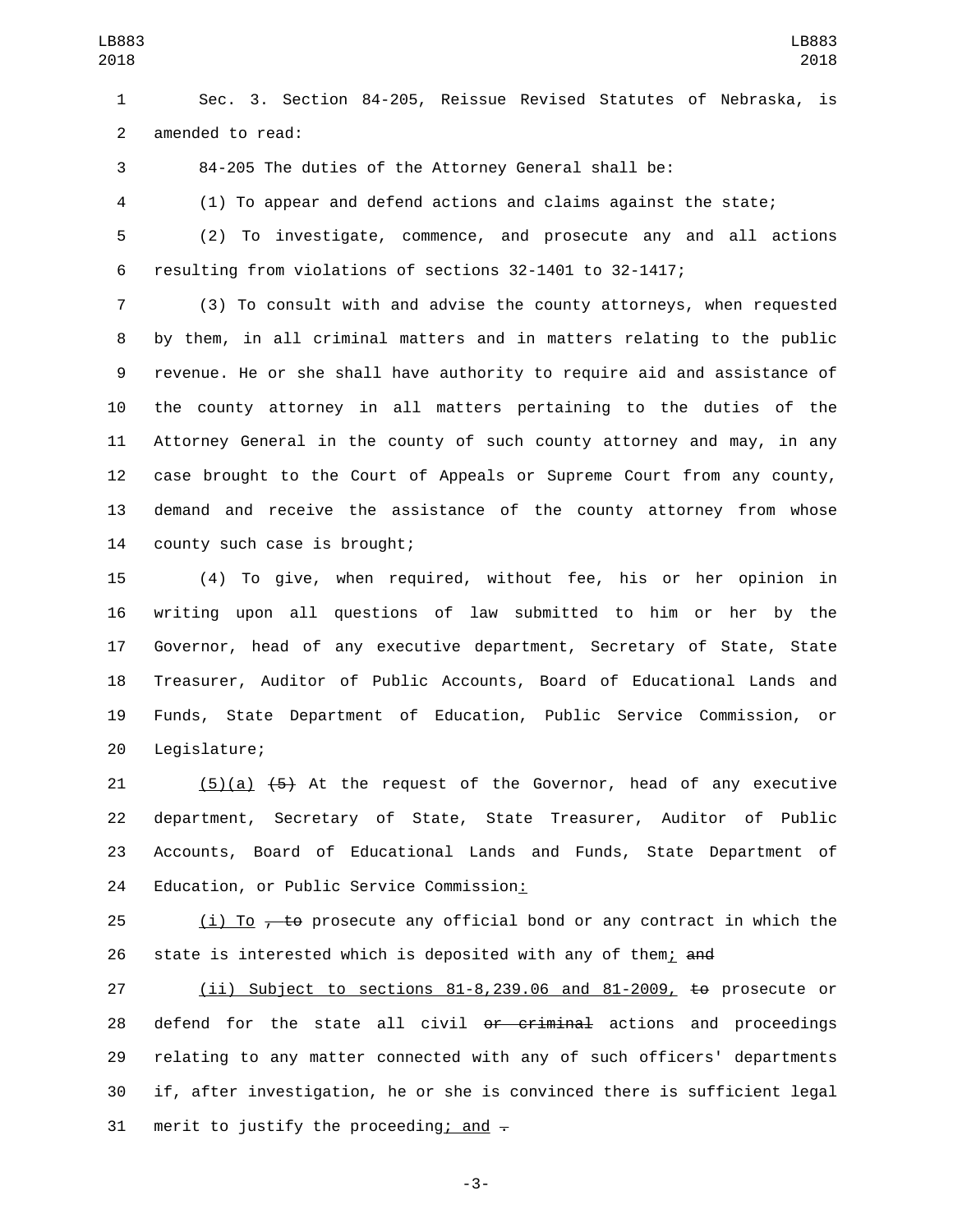(iii) Subject to section 81-2009 and section 1 of this act, to prosecute or defend for the state all criminal actions and proceedings relating to any matter connected with any of such officers' departments if, after investigation, he or she is convinced there is sufficient legal 5 merit to justify the proceeding.

 (b) Such officers shall not pay or contract to pay from the funds of the state any money for special attorneys or counselors-at-law unless the employment of such special counsel is made upon the written authorization 9 of the Governor or the Attorney General;

 (6) To enforce the proper application of money appropriated by the Legislature to the various funds of the state and prosecute breaches of 12 trust in the administration of such funds;

 (7) To prepare, when requested by the Governor, Secretary of State, State Treasurer, or Auditor of Public Accounts or any other executive department, proper drafts for contracts, forms, or other writings which may be wanted for the use of the state and report to the Legislature, whenever requested, upon any business pertaining to the duties of his or her office. The report submitted to the Legislature shall be submitted 19 electronically;

 (8) To pay all money received, belonging to the people of the state, immediately upon receipt thereof, into the state treasury;

 (9) To keep a record in proper books provided for that purpose at the expense of the state, a register of all actions and demands 24 prosecuted or defended by him or her on  $\pm$ n behalf of the state and all proceedings had in relation thereto, and deliver the record same to his 26 or her successor in office;

 (10) To appear for the state and prosecute and defend all civil or criminal actions and proceedings in the Court of Appeals or Supreme Court in which the state is interested or a party. When requested by the Governor or the Legislature, the Attorney General shall appear for the state and prosecute or defend any action or conduct any investigation in

-4-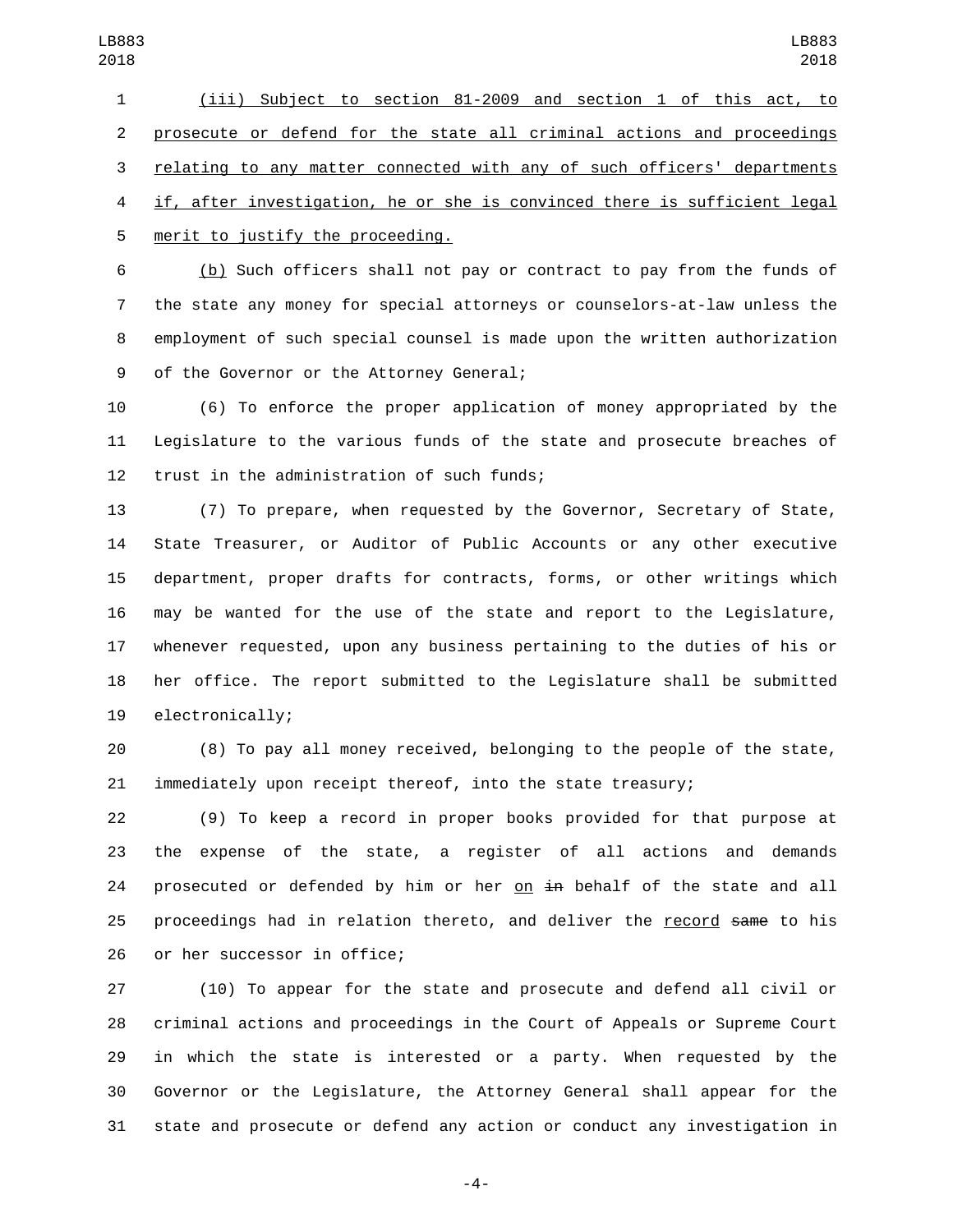which the state is interested or a party before any court, officer, board, tribunal, or commission;2

 (11) To prepare and promulgate model rules of procedure appropriate for use by as many agencies as possible. The Attorney General shall add to, amend, or revise the model rules as necessary for the proper guidance 6 of agencies;

 (12) To include within the budget of the office sufficient funding to assure oversight and representation of the State of Nebraska for district court appeals of administrative license revocation proceedings 10 under section 60-498.04; and

 (13) To create a Child Protection Division to be staffed by at least three assistant attorneys general who each have five or more years of experience in the prosecution or defense of felonies or misdemeanors, including two years in the prosecution or defense of crimes against children. Upon the written request of a county attorney, the division shall provide consultation and advise and assist in the preparation of the trial of any case involving a crime against a child, including, but 18 not limited to, the following offenses:

(a) Murder as defined in sections 28-303 and 28-304;

(b) Manslaughter as defined in section 28-305;

21 (c) Kidnapping as defined in section 28-313;

(d) False imprisonment as defined in sections 28-314 and 28-315;

(e) Child abuse as defined in section 28-707;

24 (f) Pandering as defined in section 28-802;

(g) Debauching a minor as defined in section 28-805; and

(h) Offenses listed in sections 28-813, 28-813.01, and 28-1463.03.

 Any offense listed in subdivisions (a) through (h) of this subdivision shall include all inchoate offenses pursuant to the Nebraska Criminal Code and compounding a felony pursuant to section 28-301. Such crimes shall not include matters involving dependent and neglected children, infraction violations, custody, parenting time, visitation, or

-5-